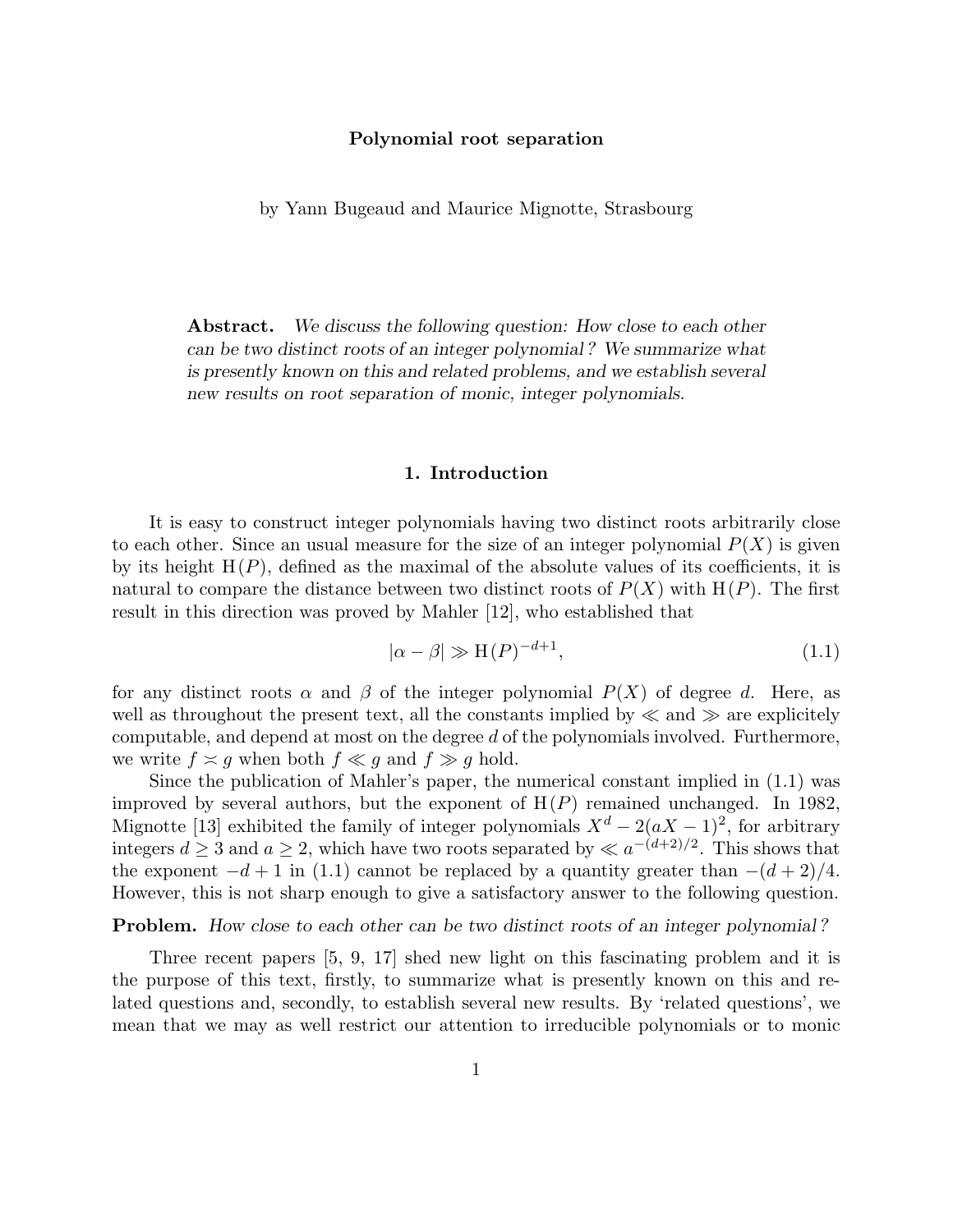(irreducible) polynomials, as explicitly asked in Problem 52 from [4]. Also, we consider clusters of more than two roots close to each other.

Throughout, by polynomial, we always mean 'integer polynomial'. The present paper is organized as follows. In Section 2, we introduce the various quantities we are studying and treat the easy case of quadratic polynomials. Then, we gather in Sections 3 and 4 the results on polynomials and on monic polynomials, respectively. The main new point concerns root separation of cubic, monic polynomials. Quite surprisingly, this problem is strongly related to the Hall conjecture on small values of  $x^3 - y^2$ , hence, in particular, to the abc-conjecture. In Section 5, we exhibit several explicit families of polynomials that allow us to establish some of our statements. The remaining proofs are postponed to Sections 6 and 7.

#### 2. Preliminaries

Throughout, we denote the minimal distance between two distinct roots of the integer polynomial  $P(X)$  of degree d and distinct roots  $\alpha_1, \ldots, \alpha_d$  by

$$
sep(P) := \min\big\{|\alpha_i - \alpha_j| : 1 \le i < j \le d\big\},\
$$

With this notation, (1.1) can be rewritten as

$$
\operatorname{sep}(P) \gg \operatorname{H}(P)^{-d+1}.
$$

The discriminant  $\Delta(P)$  of  $P(X)$  is defined by

$$
\Delta(P) = |a_d|^{2d-2} \prod_{1 \le i < j \le d} (\alpha_i - \alpha_j)^2,
$$

where  $a_d$  is the leading coefficient of  $P(X)$ . Recall that  $\Delta(P)$  is a rational integer and is nonzero if, and only if,  $P(X)$  has no multiple roots. In the latter case, we have the sharper estimate

$$
\text{sep}(P) \gg |\Delta(P)|^{1/2} \, \text{H}(P)^{-d+1},\tag{2.1}
$$

established e.g. in [14]. In some cases, this estimate is sharp: Consider the cubic polynomials  $P_a(X) = X^3 - (aX - 1)^2$ , where a is a large positive integer, and observe that  $\sup_{z \to a} (P_a) \ll a^{-5/2}$ , while the right-hand side of  $(2.1)$  gives  $\sup_{z \to a} (P_a) \gg a^{3/2} \times a^{-2(3-1)} =$  $a^{-5/2}$ , since  $\Delta(P_a) = 4a^3 - 27$ .

Furthermore, (1.1) is a particular case of the lower bound

$$
\prod_{1 \le i < j \le k} |\alpha_i - \alpha_j| \gg H(P)^{-d+1},\tag{2.2}
$$

valid for any integer polynomial  $P(X)$  of degree d having at least  $k > 2$  distinct roots  $\alpha_1, \ldots, \alpha_k$ .

To discuss the sharpness of (1.1) and (2.2), it is convenient to introduce the following quantities.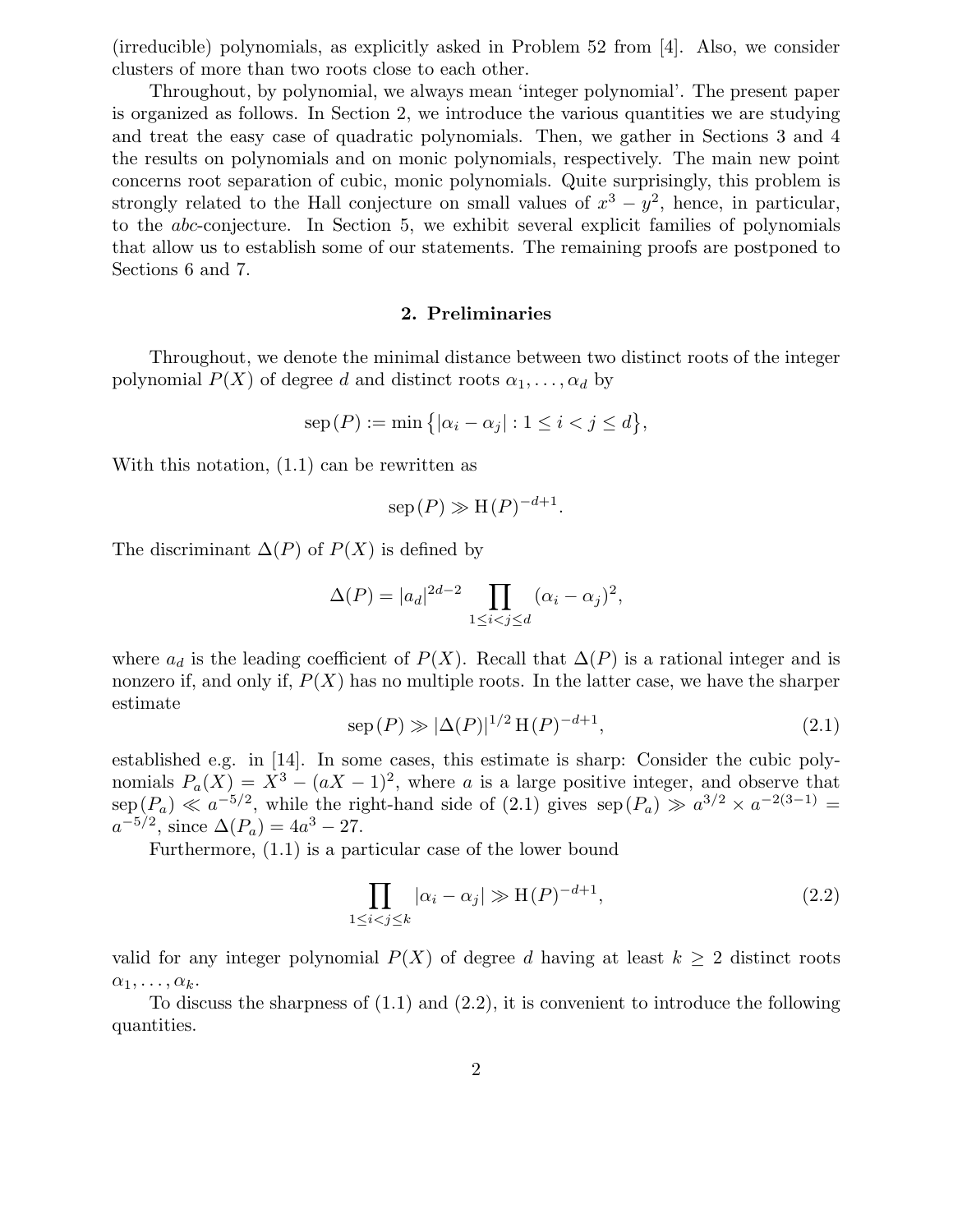**Definition 1.** Let k and d be integers with  $2 \leq k \leq d$ . We denote by  $E(d, k)$ , respectively  $E_{irr}(d, k)$ , the infimum of the real numbers  $\delta$  for which

$$
\prod_{1 \le i < j \le k} |\alpha_i - \alpha_j| \ge \mathcal{H}(P)^{-\delta}
$$

holds for every integer polynomial  $P(X)$ , respectively irreducible integer polynomial  $P(X)$ , of degree d and sufficiently large height, with distinct roots  $\alpha_1, \ldots, \alpha_d$ . [In other words,  $E(d, k)$  is the supremum of the exponents  $\delta$  for which the reverse inequality

$$
\prod_{1 \le i < j \le k} |\alpha_i - \alpha_j| \le \mathcal{H}(P)^{-\delta}
$$

has infinitely many solutions in integer polynomials  $P(X)$  of degree d. We further use the notation  $E^*(d, k)$ , respectively  $E^*_{irr}(d, k)$ , when we restrict our attention to monic integer polynomials, respectively monic integer irreducible polynomials. To shorten the notation, we set

$$
e(d) = E(d, 2) \quad \text{and} \quad e_{irr}(d) = E_{irr}(d, 2),
$$

and

$$
e^*(d) = E^*(d, 2)
$$
 and  $e^*_{irr}(d) = E^*_{irr}(d, 2)$ .

In Definition 1 we consider only polynomials with distinct roots. We can remove this restriction (and assume only that  $\alpha_1, \ldots, \alpha_k$  are distinct) without changing the values of  $e(d), \ldots$  since, in view of Gelfond's Lemma (see Lemma A.3 in [4]), we have  $H(PQ) \approx$  $H(P) \cdot H(Q)$  for every non-zero integer polynomials  $P(X)$  and  $Q(X)$ .

Clearly, it follows from (2.2) that

$$
E_{irr}(d,k) \le E(d,k) \le d-1
$$
 and  $E_{irr}(d,k) \le E^*(d,k) \le E(d,k)$ ,

for any d, k with  $2 \leq k \leq d$ .

Not surprisingly, to find lower bounds for  $E(d, k)$  is much easier than to find lower bounds for  $E_{irr}(d, k)$ . The study of  $E_{irr}(d, k)$  and of  $E^*(d, k)$  seems to be the hardest. In particular, it is not clear whether (2.2) can be improved for monic polynomials: This seems however to be plausible since there remain only d free coefficients.

We begin our study with the case of quadratic polynomials, which is elementary. Let  $P(X) = aX^2 + bX + c$  be a squarefree quadratic polynomial, with  $a > 0$  and nonzero discriminant  $\Delta = b^2 - 4ac$ . Then, we know the exact formula sep  $(P) = \sqrt{|\Delta|}/a$ .

Choosing  $a = k^2 + k + 1$ ,  $b = 2k + 1$  and  $c = 1$ , we get  $\Delta = -3$ , the polynomial  $P(X)$ is irreducible, has two complex roots, and satisfies

$$
sep(P) = \frac{\sqrt{3}}{a} = \frac{\sqrt{3}}{H(P)}.
$$

Those who are more interested in separating real roots may choose  $a = k^2 + k - 1$ ,  $b = 2k+1$ and  $c = 1$ . Then, we get  $\Delta = 5$ , the polynomial  $P(X)$  is irreducible, has two real roots and, for  $k \geq 2$ , it satisfies

$$
sep(P) = \frac{\sqrt{5}}{a} = \frac{\sqrt{5}}{H(P)}.
$$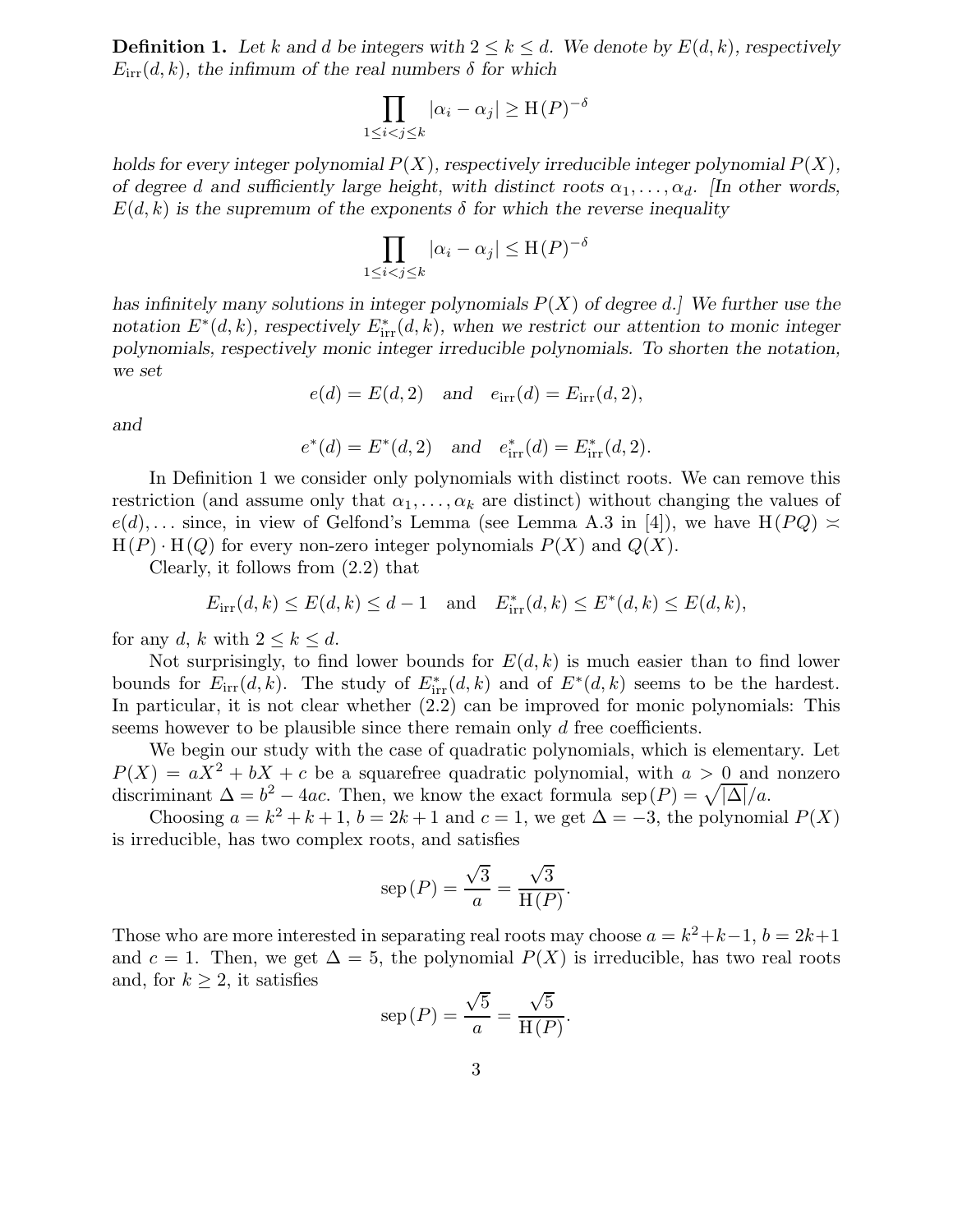Clearly, all these results are essentially best possible, and they show that estimate (1.1) is optimal for quadratic polynomials. Further explicit examples were given in [3]. With the above notation, we have proved that

$$
e_{irr}(2) = e(2) = 1,
$$

and, moreover, these infima are both minima.

The study of monic, quadratic polynomials is almost trivial and gives

$$
e^*_{\rm irr}(2) = e^*(2) = 0.
$$

In the sequel we always assume that the degree  $d$  is at least equal to three and we shall see that to find the best possible lower bound for  $\text{sep}(P)$  is no more an easy problem.

The basic idea for constructing integer polynomials having k distinct roots close to each other is to perturb slightly an integer polynomial having a root of multiplicity  $k$ . This is precisely how the polynomials  $X^d - 2(aX - 1)^2$ , mentioned in the Introduction, were found. Indeed,  $1/a$  is a root of  $2(aX-1)^2$  of multiplicity 2, very close to 0 when a is large, and  $X^d$  is then — numerically — a 'small' perturbation.

Unfortunately, at present, there is no general theory for constructing integer polynomials of degree at least four with two roots close to each other. We just exhibit suitable families of polynomials to bound  $e(d), e_{irr}(d), \ldots$  from below.

# 3. Root separation and clusters of roots

We begin with the cubic case. Beside the quadratic case, this is the only case for which the definitive answer is known.

**Theorem 1.** For cubic integer polynomials, we have

$$
e_{\rm irr}(3) = e(3) = 2. \tag{3.1}
$$

Theorem 1 was first proved by Evertse [9]. An alternative, and much simpler, proof was found by Schönhage [17] who established that the value of  $e_{irr}(3)$  is actually a minimum. We provide a proof of this assertion in Section 6.

**Theorem 2.** For any even integer  $d \geq 4$ , we have

$$
e(d) \ge e_{\text{irr}}(d) \ge d/2. \tag{3.2}
$$

For any odd integer  $d \geq 5$ , we have

$$
e(d) \ge (d+1)/2
$$
 and  $e_{irr}(d) \ge (d+2)/4.$  (3.3)

Theorem 2 is proved in Section 5. The fact that the lower bound for  $e_{irr}(d)$  is much sharper for even values of d than for odd values of d is a consequence of a lack of a suitable irreducibility criterion for the family of odd degree polynomials that we construct.

We now consider clusters of roots.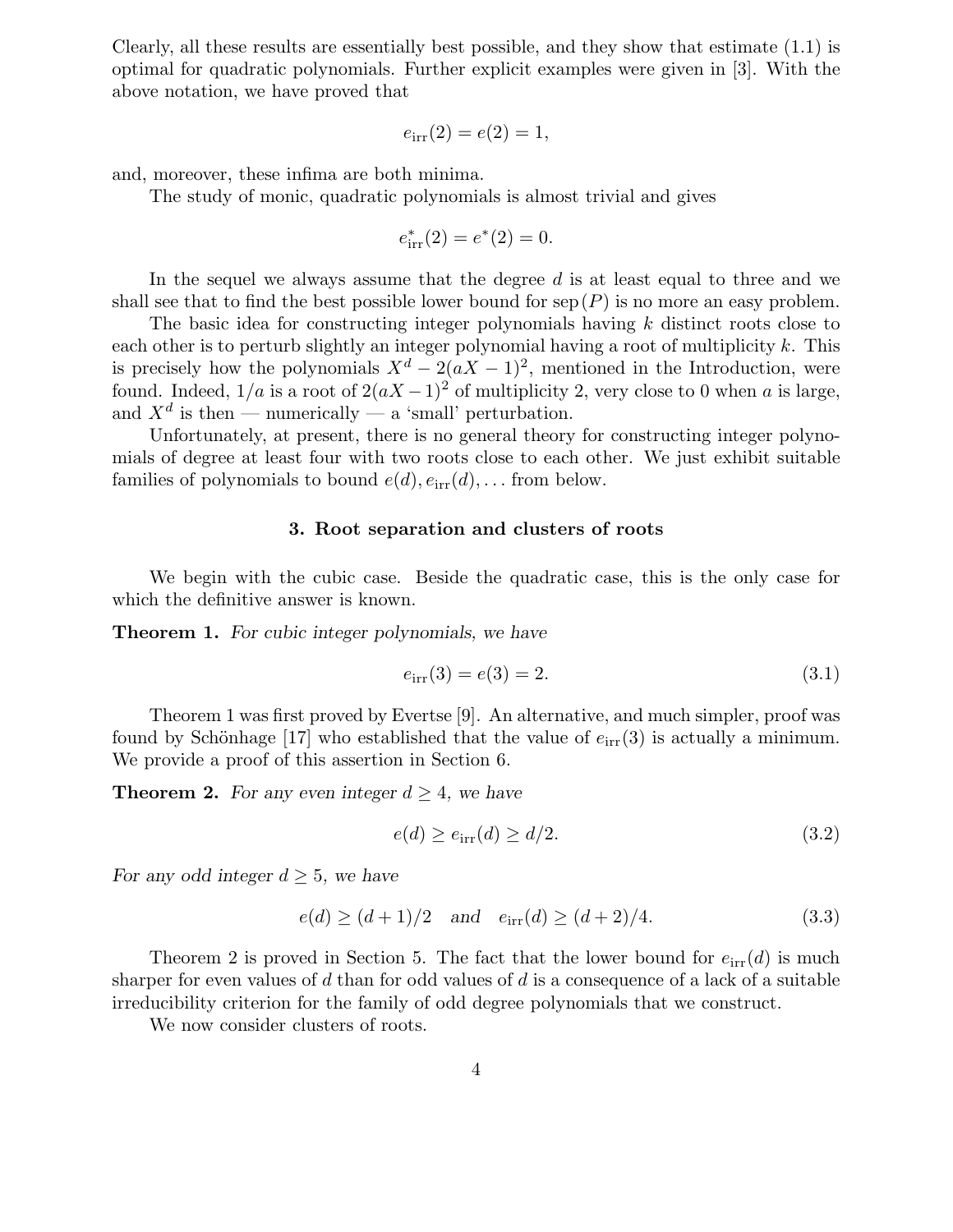**Theorem 3.** For any integer  $d \geq 3$ , we have

$$
E_{irr}(d, d-1) = d - 1.
$$
\n(3.4)

For any integer  $d \geq 4$  and any integer  $k \geq 2$  that divides d, we have

$$
E_{irr}(d,k) \le \frac{d(k-1)}{k}.\tag{3.5}
$$

The first statement of Theorem 3 extends (3.1) and is proved in Section 6. This was obtained in the general case by Evertse [9], with a rather intricate proof involving Roth's theorem, and by Schönhage [17] for  $d = 3$  and  $d = 4$ . We present in Section 6 an alternative proof of  $(3.4)$ .

## 4. The case of monic polynomials

Most of the results of the present section are new. The first statement is concerned with the root separation of cubic polynomials.

Recall that a well-known conjecture of Hall [10] asserts that, for any positive real number  $\varepsilon$ , we have

 $|x^3 - y^2| > x^{1/2 - \varepsilon},$ 

for any sufficiently large positive integers x and y with  $x^3 \neq y^2$ . Hall's conjecture is one of the many consequences of the abc-conjecture, as proved e.g., in [16], page 206.

**Theorem 4.** For cubic, monic polynomials, we have

$$
e_{\text{irr}}^*(3) = e^*(3) \ge 3/2. \tag{4.1}
$$

If Hall's conjecture is true, then equality holds in (4.1) and conversely. Furthermore, if  $\alpha$ and  $\beta$  are distinct roots of a monic, cubic polynomial  $P(X)$ , then

$$
|\alpha - \beta| \gg H(P)^{-2} (\log H(P))^c,
$$

for some positive constant c.

For monic polynomials of arbitrary degree, our next result is only slightly weaker than Theorem 2.

**Theorem 5.** For any even integer  $d \geq 4$ , we have

$$
e^*(d) \ge d/2
$$
 and  $e^*_{irr}(d) \ge (d-1)/2.$  (4.2)

For any odd integer  $d \geq 5$ , we have

$$
e^*(d) \ge (d-1)/2
$$
 and  $e^*_{irr}(d) \ge (d+2)/4.$  (4.3)

Our last statement is devoted to clusters of roots of monic polynomials. It is only slightly weaker than Theorem 3.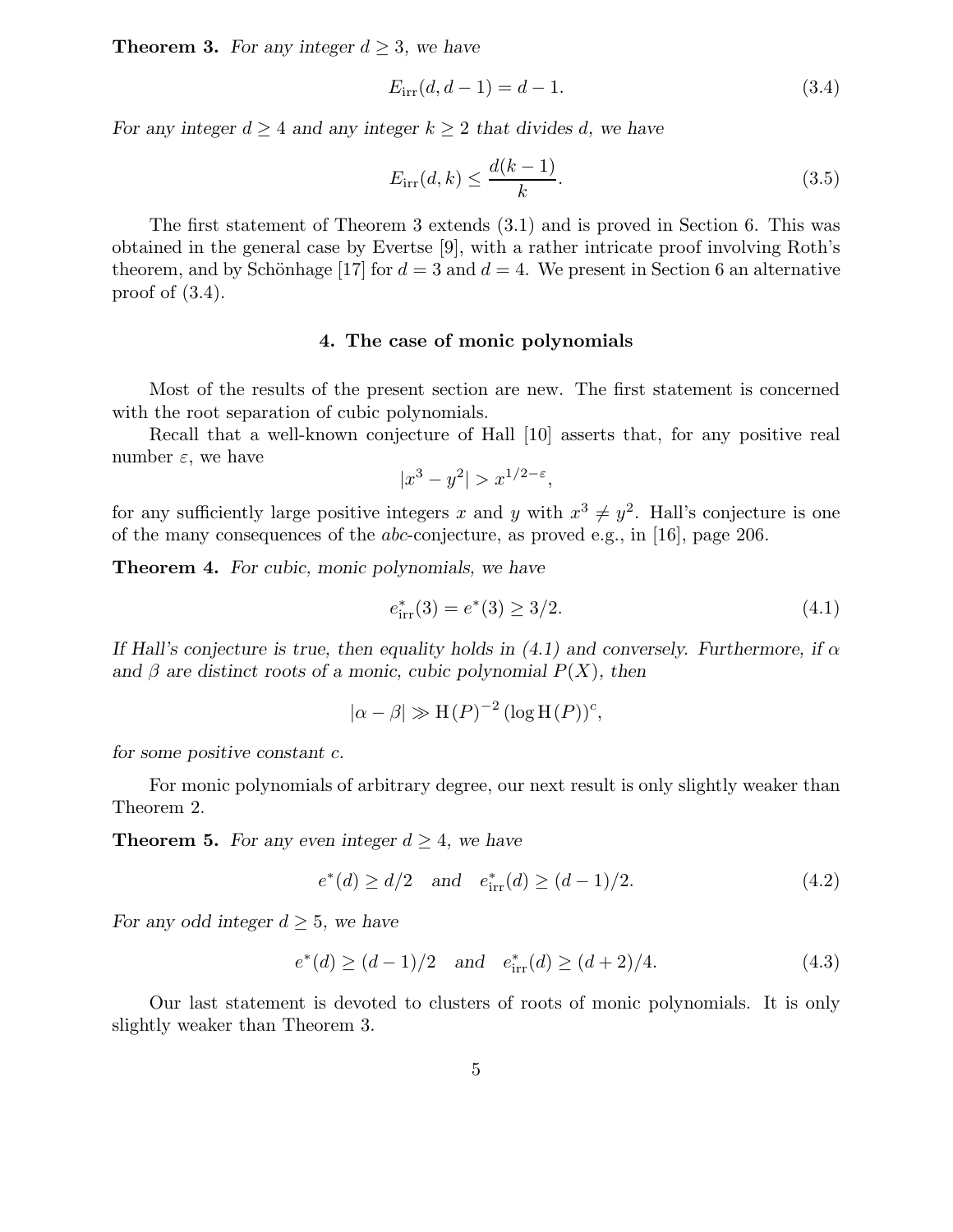**Theorem 6.** For any integer  $d \geq 3$ , we have

$$
E_{\text{irr}}^*(d, d-1) \ge d - 2 + \frac{d-2}{2(d-1)}.\tag{4.4}
$$

For any integer  $d \geq 4$  and any integer  $k \geq 2$  that divides d, we have

$$
E_{\text{irr}}^*(d,k) \ge \frac{d(k-1)}{k} - \frac{k-1}{2}.\tag{4.5}
$$

We stress that to get all our lower bounds for  $E(d, k)$  (and its relatives), we construct infinite families of polynomials  $P(X)$  with

$$
\prod_{1 \leq i < j \leq k} |\alpha_i - \alpha_j| \leq c \operatorname{H}(P)^{-E(d,k)},
$$

for some positive constant c.

Our results suggest that it is very hard to make any reasonable conjecture for root separation of (monic) polynomials of degree at least four.

## 5. Explicit families of polynomials with clusters of roots

The example

$$
P(X) = X^d - 2(aX - 1)^2,
$$

already mentioned in Section 1, was given by Mignotte [13]. The factor 2 appears just to imply the irreducibility of  $P(X)$  by means of the criterion of Eisenstein. For small  $\varepsilon$ , we have that  $P(a^{-1} + \varepsilon) = (a^{-1} + \varepsilon)^d - 2a^2 \varepsilon^2$  is very close to  $a^{-d} - 2a^2 \varepsilon^2$ , and it follows that

$$
\operatorname{sep}(P) \asymp a^{-(d+2)/2}.
$$

Thus, for a tending to infinity, since  $H(P) = 2a^2$ , we get

$$
\operatorname{sep}(P) \ll \operatorname{H}(P)^{-(d+2)/4}
$$

Hence

$$
e^*_{\text{irr}}(d) \ge (d+2)/4,
$$

and this proves the second statements of (3.3) and (4.3).

For even degrees, better examples were given recently in [5], namely the polynomials

$$
P(X) = (X^n - aX + 1)^2 - 2X^{2n-2}(aX - 1)^2.
$$
\n(5.1)

.

It follows from results from [15, 11] that  $P(X)$  is irreducible for a large enough. Moreover, it is easy to verify that

$$
\operatorname{sep}(P) \ll \operatorname{H}(P)^{-d/2},
$$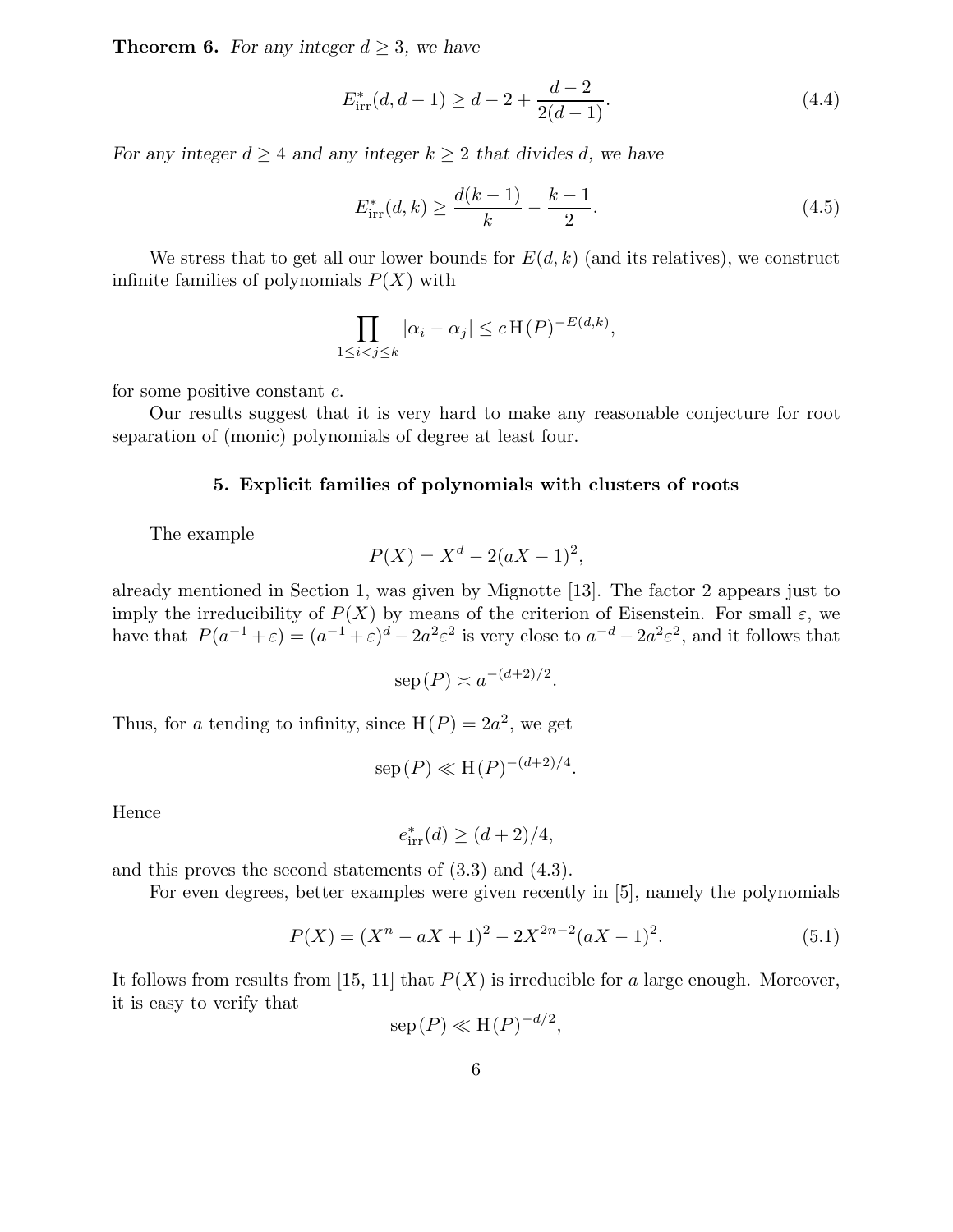where  $d = 2n$  is the degree of  $P(X)$ . This proves (3.2).

The family of polynomials (5.1) can be slightly pertubated, and it is easily seen that the study of the irreducible polynomials

$$
P(X) = (X^n - aX + 1)^k - 2X^{nk-k}(aX - 1)^k
$$

and

$$
P(X) = (X^n - aX + 1)^k - 2X^{nk - 2k} (aX - 1)^k
$$

implies  $(3.5)$ , the second statement of  $(4.2)$  and  $(4.5)$ .

For completeness, we add that the study of the family of polynomials

$$
P(X) = (aX - 1)(X^n - aX + 1)
$$

shows that  $e(d) \geq d/2$  for  $d \geq 3$ . But these polynomials are reducible. Likewise, taking the monic polynomial

$$
P(X) = (Xn + X2 - aX + 1)(X2 - aX + 1), \quad n \ge 3,
$$

an elementary study leads to sep  $(P) \simeq a^{-(n+1)} \simeq H(P)^{-(d-1)/2}$ , where  $d = n+2$  is the degree of  $P(X)$ . We have proved the first statement of (4.3).

To prove (4.4), it is sufficient to consider the monic, irreducible polynomial

$$
X^d - 2(aX - 1)^{d-1},
$$

that has a cluster of  $d-1$  roots very close to each other.

It remains for us to establish the first inequalities of (3.3) and (4.2). The first assertion of Theorem A below can be established following the method of Wirsing [20]. A different proof is due to Bombieri and Mueller [2], see also Chapter 2 of the monograph [4], where the second assertion of Theorem A is established.

**Theorem A.** Let  $n \geq 2$  be an integer and  $\alpha$  be a fixed real algebraic integer of degree n. There exist a constant  $c_1(\alpha)$ , depending only on  $\alpha$ , and infinitely many real algebraic numbers  $\beta$  of degree  $n-1$  for which

$$
|\alpha - \beta| < c_1(\alpha) \operatorname{H}(\beta)^{-n}.
$$

There exist a constant  $c_2(\alpha)$ , depending only on  $\alpha$ , and infinitely many real algebraic integers  $\gamma$  of degree n for which

$$
|\alpha - \gamma| < c_2(\alpha) \operatorname{H}(\gamma)^{-n}.
$$

Theorem A can be applied as follows to our problem. Denote respectively by  $Q(X)$ ,  $R(X)$  and  $S(X)$  the minimal polynomials of  $\alpha$ ,  $\beta$  and  $\gamma$ . Putting  $P(X) = Q(X)R(X)$ , we get

$$
\operatorname{sep}(P) \ll \operatorname{H}(R)^{-n} \ll \operatorname{H}(P)^{-n},
$$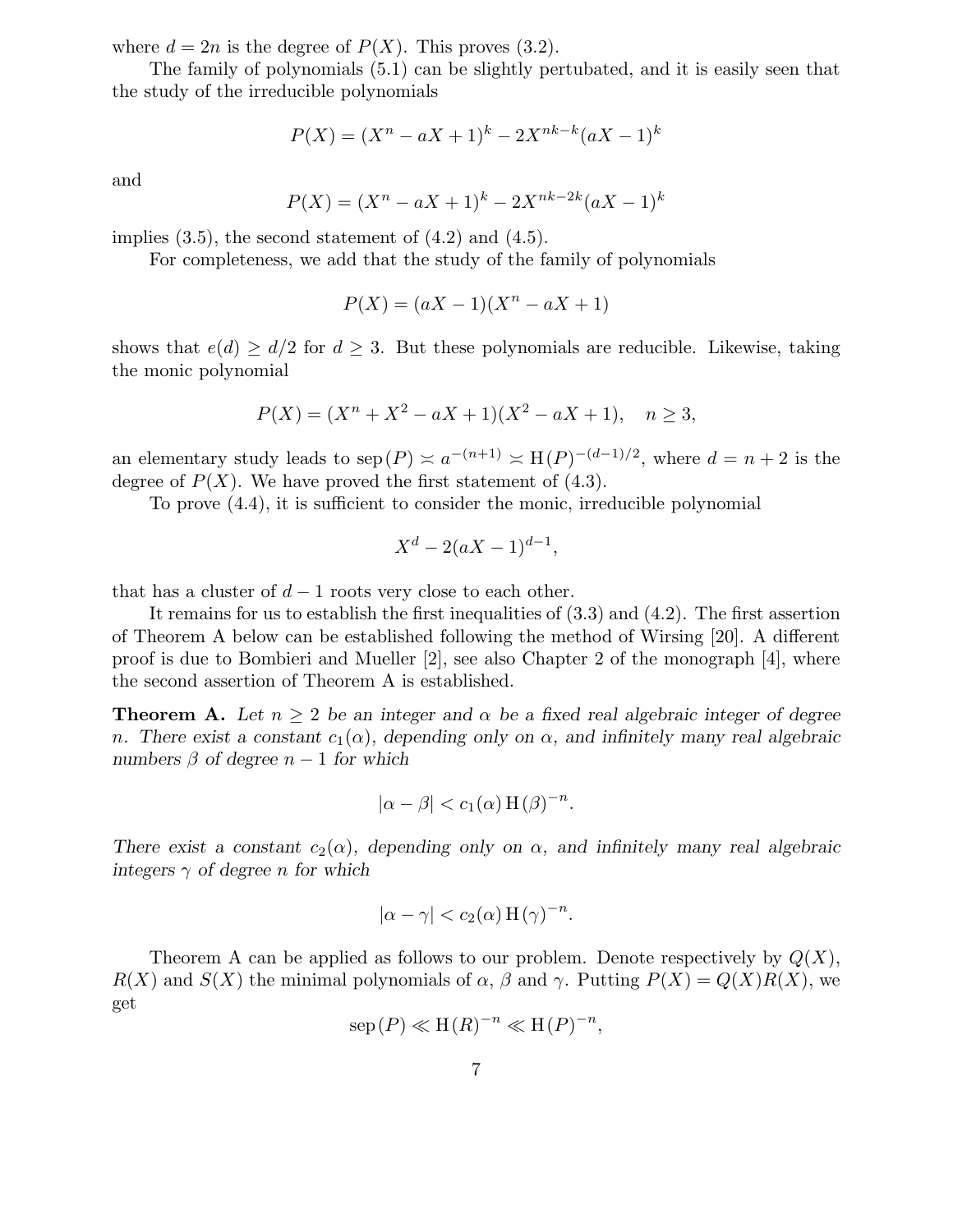and deg  $P = 2n - 1$ . This proves the first assertion in (3.3).

Putting  $P(X) = Q(X)S(X)$ , we get

$$
\operatorname{sep}(P) \ll \operatorname{H}(P)^{-n},
$$

and deg  $P = 2n$ . This proves the first assertion in (4.2), since  $Q(X)$  and  $S(X)$  are monic.

# 6. Proof that  $E_{irr}(d, d - 1) = d - 1$

We now turn our attention to (3.4), which was established by Evertse [9]. We give below an alternative proof, using the ideas of Schönhage, that has the advantage to show that  $d-1$  is actually a minimum, a result not contained in [9].

For  $d \geq 3$ , consider the polynomial  $P(X) = X^d + 3X^{d-1} + (-1)^d$ . It is easy to prove that  $P(X)$  has a real root less than  $-2$ . An application of Rouché's theorem on the unit circle  $\{z : |z| = 1\}$  shows that  $P(X)$  has  $d-1$  roots of modulus at most 1. It is also easy to see that  $P(X)$  has no root on the unit circle. This implies that the monic polynomial  $P(X)$  is irreducible. It follows that the polynomial  $P_1(X) = P(X-1)$  is irreducible, has a real root  $\alpha_{1,1}$  less than  $-1$  and that its other roots, say  $\alpha_{i,1}$  for  $2 \leq i \leq d$ , have a positive real part. Now, following Schönhage [17], we transform the polynomial by the change of variable  $X = q_1 + 1/Y$ , where  $q_1 = [\alpha_{1,1}]$ . Here,  $[x]$  denotes the smallest integer greater than or equal to x. The resulting polynomial, denoted by  $P_2(X)$ , is also irreducible and the formulæ

$$
\alpha_{i,1} = q_1 + 1/\alpha_{i,2}, \quad i = 1,2,\ldots,d
$$

(with obvious notation) imply that it has a negative root  $\alpha_{1,2}$  less than  $-1$  and that all its other roots are of modulus less than 1 with a positive real part. And we continue this process, obtaining  $P_3(X)$ ,  $P_4(X)$ , ...

Now consider the square root D of the absolute value of the discriminant of  $P(X)$ . A short calculation shows that

$$
D^2 = 2^d (d-1)^{d-1} + (-1)^{d-1} d^d.
$$
\n(6.1)

First, notice that this is also the square root of the absolute value of the discriminant of any of the  $P_k(X)$ 's. For  $k \geq 1$ , let  $a_k$  be the (positive) leading coefficient of  $P_k(X)$ . Then d

$$
D = a_k^{d-1} \cdot \prod_{i=2}^a |\alpha_{1,k} - \alpha_{i,k}| \times \prod_{2 \le i < j \le d} |\alpha_{i,k} - \alpha_{j,k}| = \Pi_1 \times \Pi_2 \quad \text{(say)}.
$$

At this point it is convenient to introduce another usual measure for the size of polynomials, namely the Mahler measure. For a complex polynomial  $F(X)$  of degree d written as

$$
F(X) = c_d X^d + c_{d-1} X^{d-1} + \dots + c_0 = c_d (X - \beta_1) \cdots (X - \beta_d),
$$

its Mahler measure is

$$
M(F) = |c_d| \prod_{j=1}^d \max\{1, |\beta_j|\}.
$$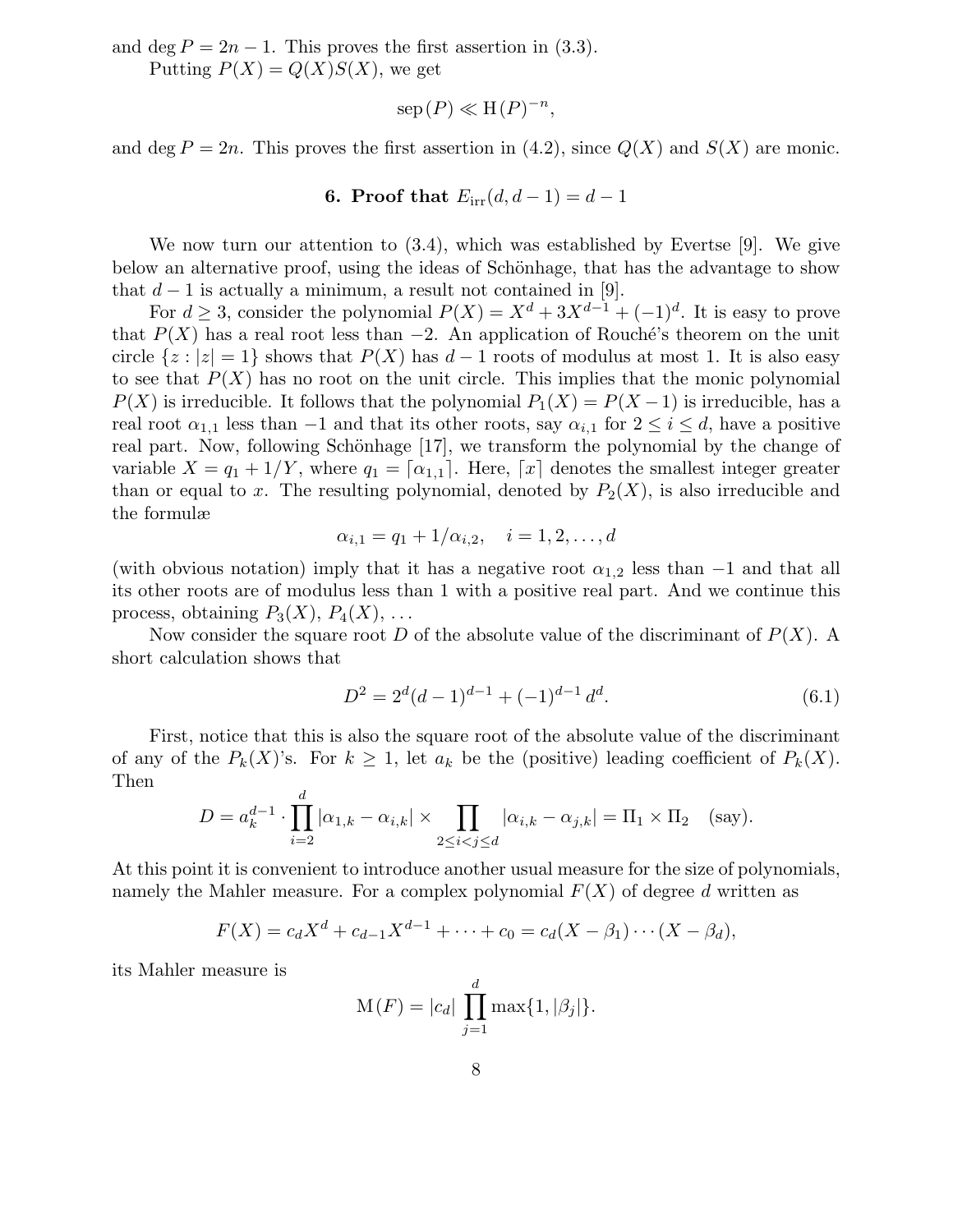It is well-known (see Lemma A.2 in [4]) that

$$
2^{-d} H(F) \le M(F) \le \sqrt{d+1} H(F).
$$

Let k be a positive integer. For  $i = 2, \ldots, d$  we have  $|\alpha_{1,k} - \alpha_{i,k}| \geq \Re(e_i - \alpha_{1,k})$  since  $\Re e(\alpha_{1,k})$  < 0 and  $\Re e(\alpha_{1,k}) \geq 0$ . This implies that

$$
\Pi_1 > |a_k \alpha_{1,k}|^{d-1} = \mathcal{M}(P_k)^{d-1},
$$

as  $\alpha_{1,k}$  is the only root of  $P_k(X)$  outside the unit disc. Therefore, we have proved that

$$
\prod_{2 \le i < j \le d} |\alpha_{i,k} - \alpha_{j,k}| < D \cdot \mathcal{M}(P_k)^{-d+1}.
$$

Combined with (6.1), this gives

$$
\prod_{2 \le i < j \le d} |\alpha_{i,k} - \alpha_{j,k}| < (2d)^{d/2} \cdot \mathcal{M}(P_k)^{-d+1}.
$$

Since the polynomial  $P(X)$  is irreducible of degree at least three, the numbers  $\alpha_{1,k}$  are irrational and the Mahler measures of the  $P_k(X)$ 's are not bounded from above, thus this construction implies that

$$
E_{irr}(d, d-1) = d-1,
$$

as asserted.

## 7. The monic cubic case

We follow a suggestion of Umberto Zannier: To translate the polynomial so that the coefficient of  $X^2$  vanishes in order to get a much simpler formula for the discriminant in terms of the coefficients. Formally, with  $P(X) = X^3 + aX^2 + bX + c$  we associate the polynomial  $P^0(X)$  defined by

$$
P^{0}(X) = \begin{cases} P(X - a/3), & \text{if } 3 \mid a, \\ 27 P(X/3 - a/3), & \text{otherwise.} \end{cases}
$$

Write  $P^0(X) = X^3 + pX + q$  and observe that

$$
\Delta(P^0) = -4p^3 - 27q^2 = \begin{cases} \Delta(P), & \text{if } 3 \mid a, \\ 3^6 \Delta(P), & \text{otherwise.} \end{cases}
$$

It follows from  $(2.1)$  that polynomials  $P(X)$  with small discriminants are good candidates for having two roots close to each other. Consequently, we are looking for pairs  $(p, q)$  of integers such that  $4p^3 + 27q^2$  is small compared with  $\max\{|p|, |q|\}.$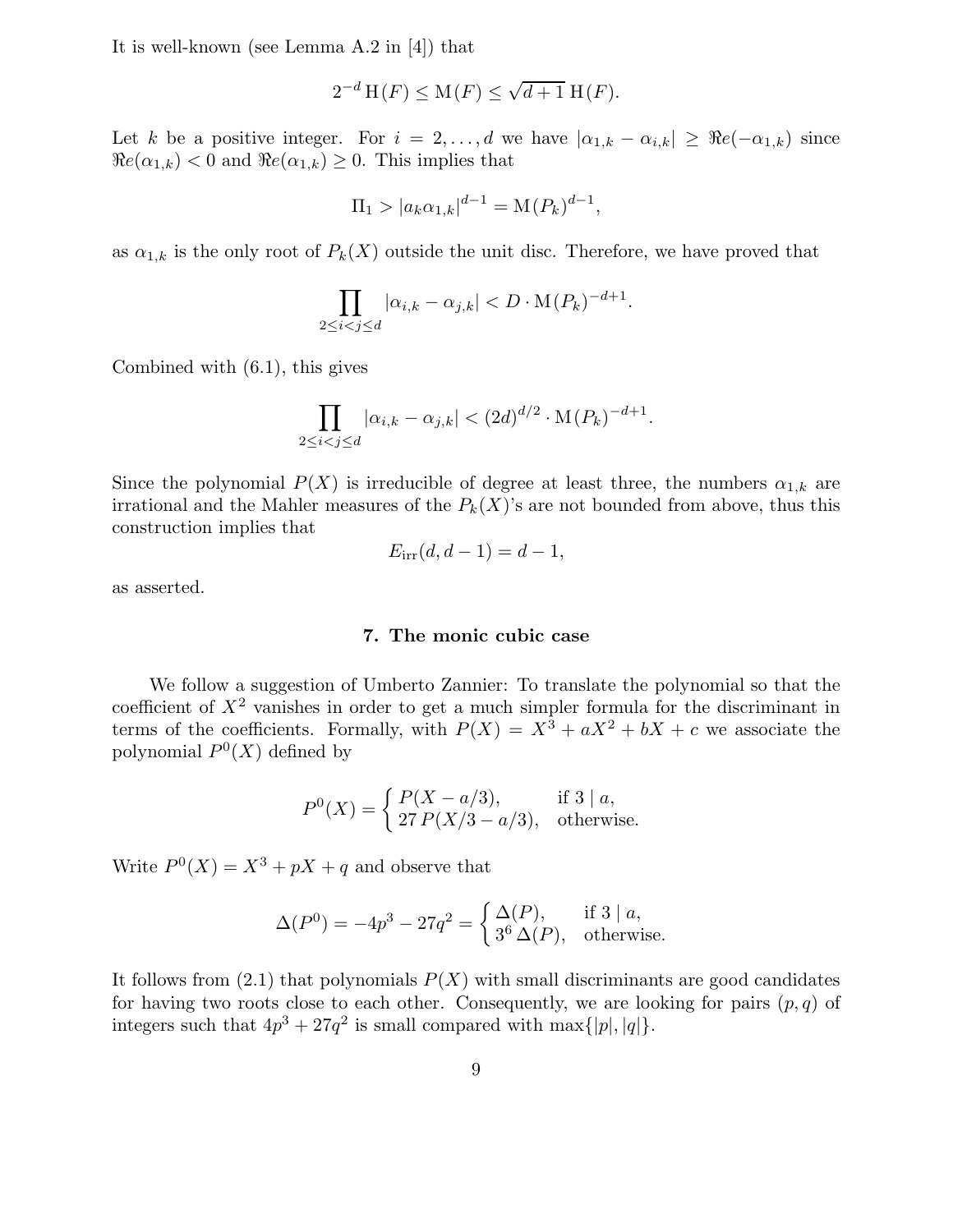The study of this problem was initiated by Hall [10]. In 1982, Danilov [6] found explicit infinite sequences of positive rational integers  $(x_m)_{m>1}$  and  $(y_m)_{m>1}$  such that

$$
|x_m^3 - y_m^2| \asymp \sqrt{x_m}, \quad (m \ge 1).
$$

Put  $p_m = -3x_m$  and  $q_m = \pm 2y_m$ . This leads to a family of polynomials  $P_m(X)$  $X^3 + p_m X + q_m$  with integer coefficients and positive discriminant for which

$$
\Delta(P_m) \asymp \sqrt{|p_m|}.
$$

Denote by  $\beta_m$ ,  $\alpha_m$ , and  $\alpha'_m$  the roots of  $P_m(X)$  labelled in such a way that  $\text{sep}(P_m)$  =  $|\alpha_m - \alpha'_m|$ . Note that, since the sum of the roots is zero,  $\alpha_m$  and  $\alpha'_m$  are both close to  $-\beta_m/2$ . Then, it is easy to see that

$$
\Delta(P_m) \asymp (\text{sep}(P_m))^2 |\beta_m|^4.
$$

Note that a similar estimate is true for any monic cubic polynomial with a coefficient of  $X^2$  equal to zero. Hence, using the estimate  $|p_m| \approx |\beta_m|^2$ , we get

$$
\mathrm{sep}(P_m) \asymp |\beta_m|^{-3/2}.
$$

Now, make an integer translation on the variable X to replace  $P_m(X)$  by, say,  $\tilde{P}_m(X)$ which has two roots of modulus  $\langle 1/2$ . Then, we get  $H_m := H(P_m) \approx |\beta_m|$  and

$$
\operatorname{sep}(\tilde{P}_m) \asymp H_m^{-3/2}.
$$

This establishes (4.1).

Along the way, we have proved the following result. If

$$
\lambda = \liminf_{x,y \to +\infty} \frac{\log |x^3 - y^2|}{\log x},
$$

where the limit is taken over positive rational integers for which  $x^3 - y^2 \neq 0$ , then

$$
e_{\text{irr}}^*(3) = e^*(3) = 2 - \lambda.
$$

Consequently, the Hall conjecture is equivalent to

$$
e_{\rm irr}^*(3) = e^*(3) = 3/2.
$$

The last assertion of Theorem 4 follows from explicit lower bounds for the quantity  $|x^3 - y^2|$  obtained by means of estimates for linear forms in the logarithms of algebraic numbers, see e.g., Theorem 1.1 of Chapter VI from [18].

To summarize, we have given explicitly an infinite family  $(Q_n(X))_{n\geq 1}$  of cubic, monic, integer polynomials such that

$$
\mathrm{sep}\,(Q_n)\ll \mathrm{H}\,(Q_n)^{-3/2},
$$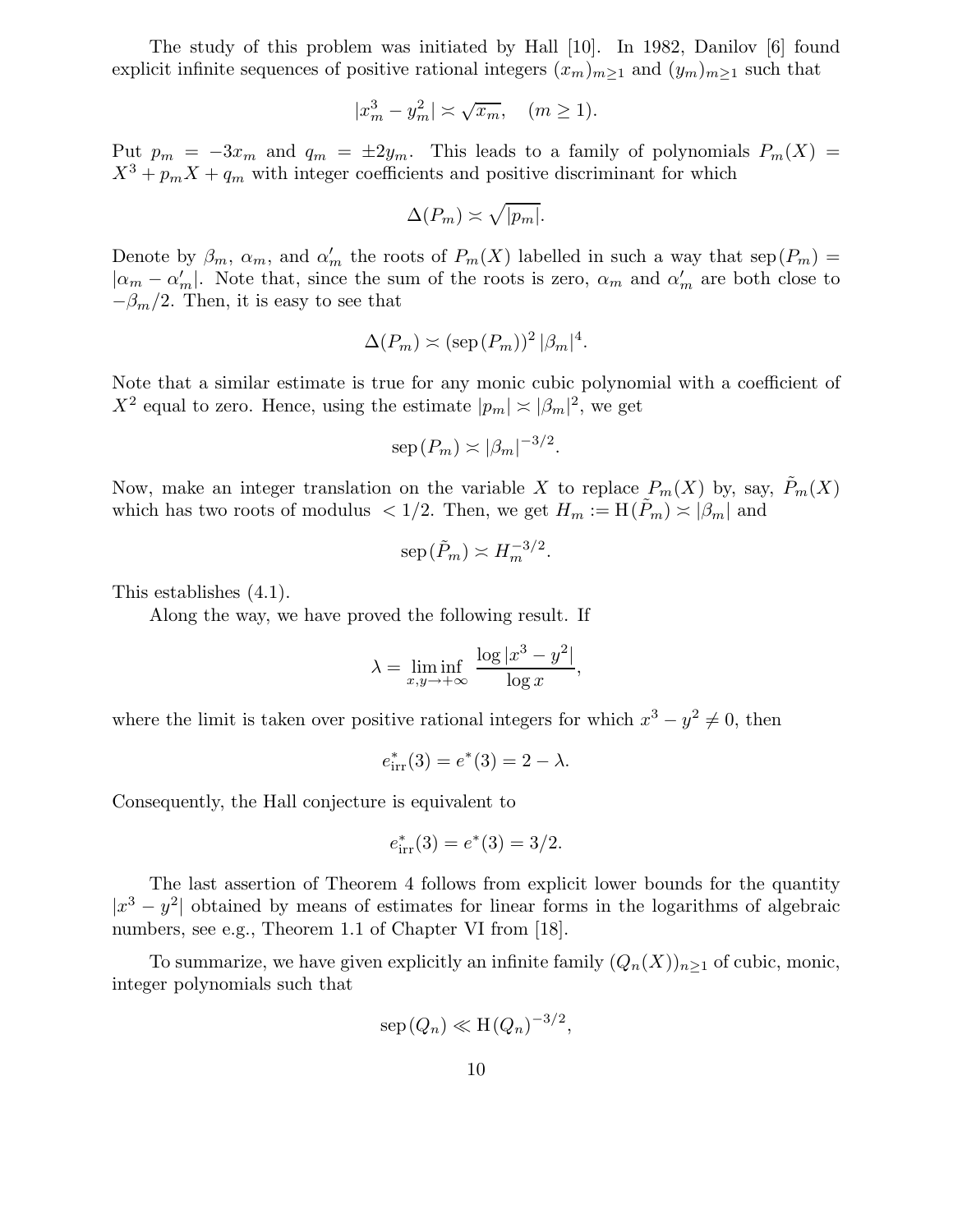and whose coefficients grow exponentially fast in terms of  $n$ .

It is a challenging problem to decide whether there are families  $(P_n(X))_{n\geq 1}$  of integer polynomials such that  $\text{sep}(P_n)$  remains very small compared to  $H(P_n)$  and whose coefficients grow polynomially fast in terms of n, like for the families of polynomials given in Section 5.

The best polynomial family we found is given by the polynomials

$$
X^3 + (a^5 + 3a^2)X^2 - (2a^4 + 4a)X + (a^3 + 1),
$$

for which we have

$$
\operatorname{sep}(P) \asymp \operatorname{H}(P)^{-7/5}.
$$

Besides  $X^3 - 2(aX - 1)^2$  mentioned in Section 5, other interesting examples are

$$
X^{3} + (16a^{3} + 4a)X^{2} - (8a^{2} + 1)X + a,
$$
  

$$
X^{3} + (a^{4} + a^{3} + 3a^{2} + 1)X^{2} - (2a^{3} + 2a^{2} + 4a)X + (a^{2} + a + 1),
$$

and

$$
X^{3} + (a^{6} + a^{5} + 5a^{4} + 3a^{3} + 6a^{2} + 3a + 1)X^{2} - (2a^{5} + 2a^{4} + 8a^{3} + 4a^{2} + 6a + 2)X + (a^{4} + a^{3} + 3a^{2} + a + 1),
$$

for which we have, respectively,

$$
sep(P) \times H(P)^{-4/3}
$$
,  $H(P)^{-11/8}$ ,  $H(P)^{-4/3}$ .

This question is very similar to a celebrated problem on small values of  $f^3 - g^2$  whose origin is in a paper by Birch *et al.* [1]. Davenport [7] established that if  $f$ ,  $g$  are polynomials with complex coefficients, then either  $f^3 = g^2$  or  $\deg(f^3 - g^2) \ge 1 + (\deg f)/2$ . There are several examples of polynomials  $f, g$  of small degree, with rational coefficients, that attain this lower bound; see [19, 8]. At present, no example is known with deg  $f \geq 12$ . However, if we remove the assumption that the polynomials should have rational coefficients, then, for every degree, Davenport's inequality cannot be improved. This was established by Zannier [21].

Along our long search, the best example we could find is

$$
P(X) = X^3 + 305 X^2 - 273 X + 61, \quad \text{for which} \quad \frac{\log \text{sep}(P)}{\text{H}(P)} = -1.67076\dots,
$$

*i.e.*, sep  $(P)$  < H $(P)$ <sup>-1.67</sup>. A deeper analysis of the problem yields the following result.

**Proposition 1.** Let  $P(X) = X^3 + aX^2 + bX + c$  be a monic separable cubic polynomial with integer coefficients of height H. Then,

$$
sep(P) \gg H^{-5/4}
$$
 if  $b^2 - 4ac = 0$ .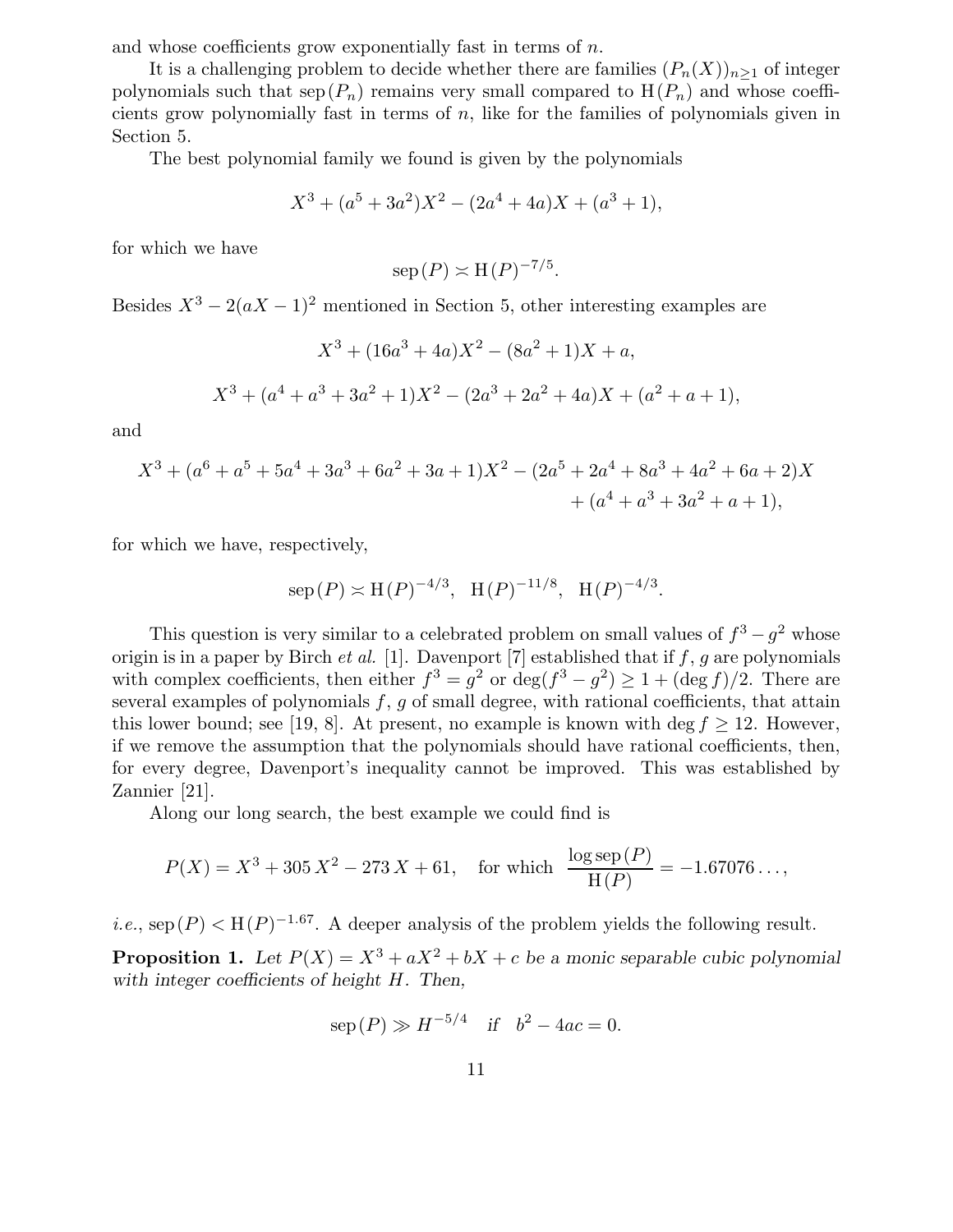If the roots of  $P(X)$  are  $\alpha$ ,  $\alpha'$  and  $\beta$  with  $\text{sep}(P) = |\alpha - \alpha'|$  and if  $\gamma = (\alpha + \alpha')/2$ , then

$$
sep(P) \gg H^{-7/5}
$$
 if  $|\gamma| \le \frac{1}{2} H^{-1/5}$  or  $|\gamma| \ge H^{3/20}$ ,

where the constants implied by  $\gg$  are effectively computable.

We now prove Proposition 1. Consider a squarefree monic cubic polynomial with integer coefficients,

$$
P(X) = X^{3} + aX^{2} + BX + c = (X - \alpha)(X - \alpha')(X - \beta)
$$

of height  $H(P) = H$  for which  $\text{sep}(P) = |\alpha - \alpha'|$ . Our goal is to study the quantity

$$
\rho = \rho(P) = -\frac{\log \operatorname{sep}(P)}{\operatorname{H}(P)},
$$

more precisely we want to find examples for which  $\rho(P)$  is rather large and we try to prove non trivial upper bounds for  $\rho(P)$ .

The following inequalities hold (Cauchy, Mahler)

 $\max\{|\alpha|, |\alpha'|, |\beta|\} < H+1, \quad \frac{1}{3}H \leq M(P) := \max\{1, |\alpha|\} \cdot \max\{1, |\alpha'|\} \cdot \max\{1, |\beta|\} < 2H$ 

and

$$
\max\{1, |\alpha|^{-1}\} \cdot \max\{1, |\alpha'|^{-1}\} \cdot \max\{1, |\beta|^{-1}\} < 2H.
$$

Put

$$
\gamma = (\alpha + \alpha')/2, \quad \delta = (\alpha' - \alpha)/2, \quad \pi = \alpha \alpha',
$$

and also  $|\gamma| = H^{\theta}$ ; then

$$
a = -\beta - 2\gamma
$$
,  $b = 2\beta\gamma + \pi$ ,  $c = -\beta\pi$  and  $sep(P) = |2\delta|$ .

The discriminant  $\Delta$  of  $P(X)$  satisfies

$$
\Delta = -4ca^{3} + b^{2}a^{2} + 18abc - 4b^{3} - 27c^{2} = 4\delta^{2}((\beta - \gamma)^{2} - \delta^{2})^{2}
$$

and

$$
1 \le |\Delta| \le |4\delta^2|(|\beta - \gamma| + |\delta|)^4.
$$

Hence

$$
\text{sep}(P) > (2H+3)^{-2},
$$

which implies the "trivial" upper bound  $\rho \leq 2$ .

Because of the example  $P(X) = X^3 - (tX - 1)^2$  with  $t \ge 3$  which is irreducible [for any  $n \geq 2$  and  $\ell \geq 3$  the polynomial  $X^d - (\ell X - 1)^{d-1}$  is irreducible "à la Pisot"] we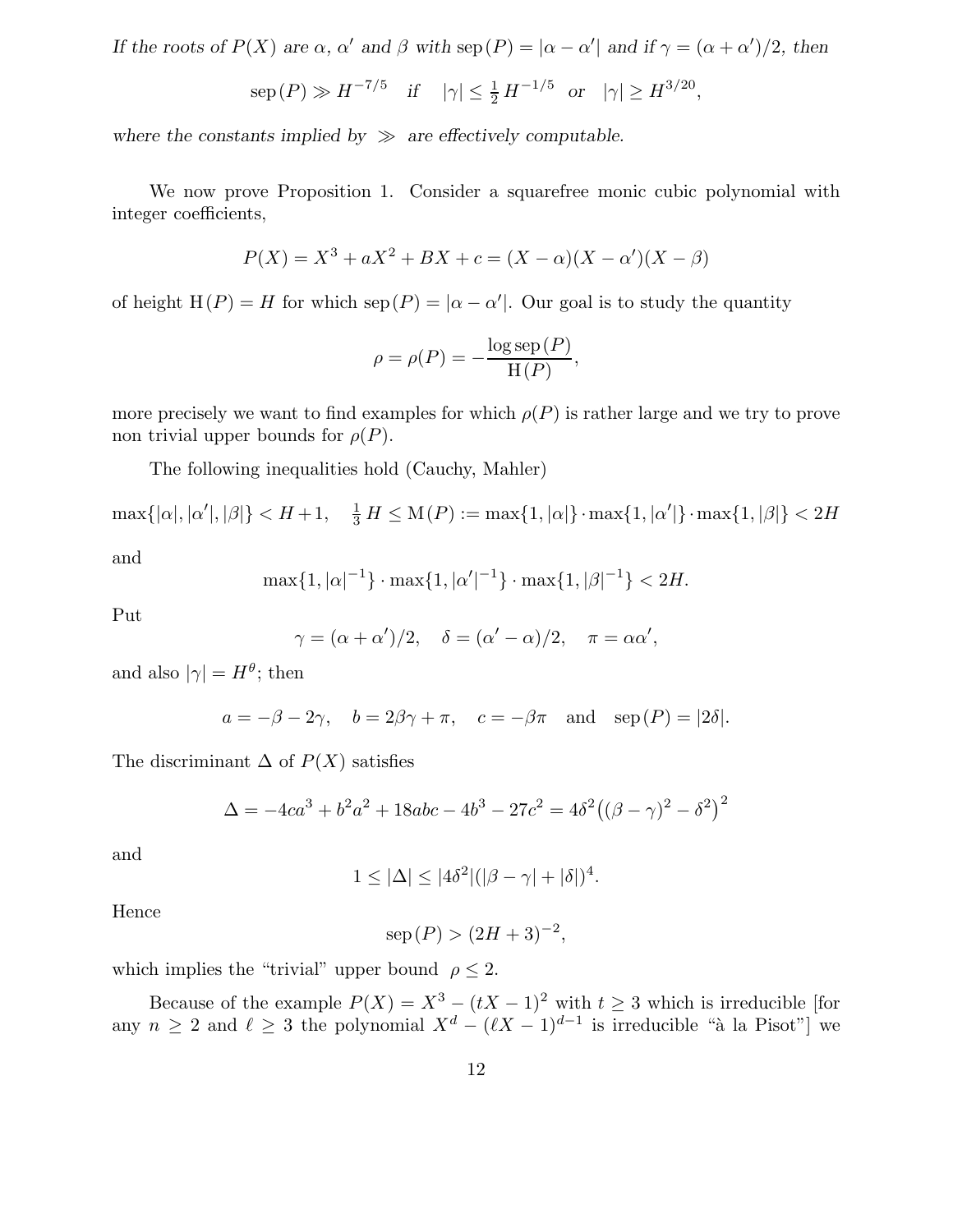could suppose that  $|\delta| \leq H^{-5/4}$ , but we prefer to work under the (asymptotically) weaker hypothesis

$$
|\delta| \le \frac{1}{17H}.
$$

Then  $P(X)$  is irreducible and  $\gamma = -(a+\beta)/2$  is irrational. Moreover, a short computer verification shows that this inequality implies  $H \geq 50$  and from now on we assume  $H \geq 50$ . We notice that

$$
|\delta| \geq \frac{1}{2} (|\beta| + |\gamma| + |\delta|)^{-2},
$$

thus, if  $|\beta| \le |\gamma|$  then

$$
\frac{1}{17H} \ge |\delta| \ge \frac{1}{2} \left( 2|\gamma| + \frac{1}{17H} \right)^{-2},
$$

and using the inequalities  $|\gamma|^2 - |\delta|^2 \le M(P) < 2H$  we reach a contradiction. Hence our hypothesis on  $|\delta|$  implies  $|\beta| > |\gamma|$ . Thus

$$
\frac{1}{17H} \ge |\delta| \ge \frac{1}{2} \left( 2|\beta| + \frac{1}{17H} \right)^{-2},
$$

which implies

$$
|\beta| > \sqrt{2H}.
$$

Now, since  $H \ge |c| \ge |\beta|(|\gamma|^2 - |\delta|^2)$ , we see that

$$
|\gamma| < H^{1/4} - 1.
$$

Applying one more the above inequalities we get the more precise estimates

$$
|\beta| > \sqrt{8H}
$$
,  $|\gamma| + \frac{1}{2} < \frac{1}{2} H^{1/4}$ .

Moreover, we see at once that  $\beta$ ,  $\gamma$  and  $\delta^2$  are real.

Our next step is to prove that we can restrict our study to the case  $|\gamma| \leq 1/2$ . Changing X into  $-X$  if necessary—that does not change sep  $(P)$ —we may assume that  $\beta$ is positive. If  $|\gamma| > 1/2$  let h be the integer such that  $|\gamma - h| < 1/2$  and put

$$
P_0(X) = P(X + h) = X^3 + a_0 X^2 + b_0 X + c_0.
$$

then clearly  $\text{sep}(P_0) = \text{sep}(P)$ . We have

$$
|h| \le |\gamma| + \frac{1}{2} < \frac{1}{2} H^{1/4}.
$$

Using

$$
|a_0| < \beta + 1
$$
 and  $|a| \ge \beta - 0.5 H^{1/4}$ ,

we get

$$
|a_0| < \frac{\beta + 1}{\beta - 0.5 \, H^{1/4}} \, |a| < 1.13 \, |a|.
$$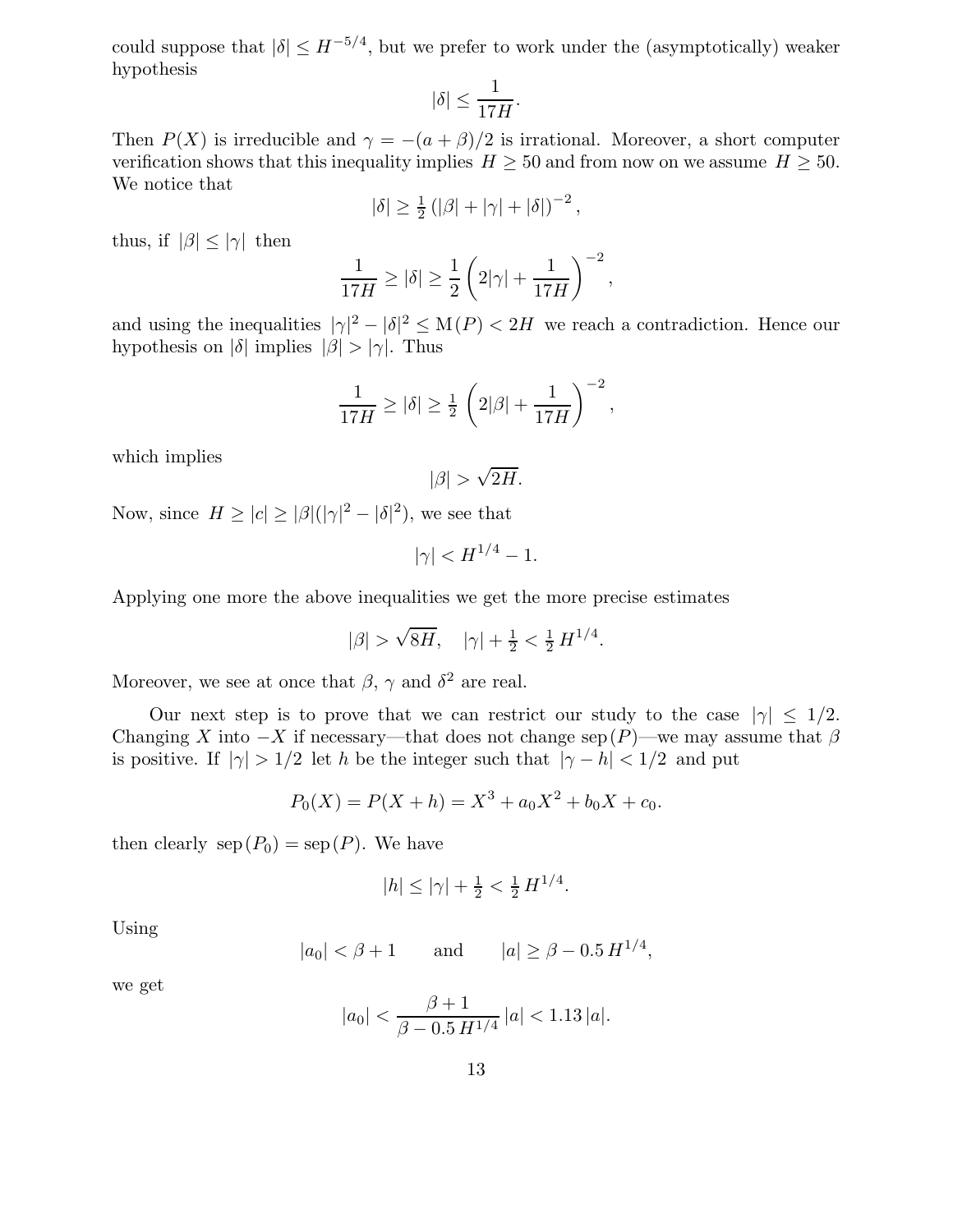In a similar way, we obtain

$$
|b_0| < \frac{2\beta + 1}{2\beta |\gamma|(1 - 1.1|\gamma|/\beta)} |b| < 1.12 |b|,
$$

and

$$
|c_0| < \frac{(\beta + 1)(1/4 + |\delta|^2)}{(\beta - 0.5 H^{1/4})(|\gamma|^2 - |\delta|^2)} |c| < 1.13 |c|,
$$

so that

 $H(P_0) < 1.13 H(P).$ 

This short study shows that, if we can prove that

$$
\mathrm{sep}(P_0) \ge C \mathrm{H}(P_0)^{-\rho}
$$

then

$$
\operatorname{sep}(P) \ge 0.6 \, C \, \mathrm{H}(P)^{-\rho},
$$

this is the reason why we suppose  $|\gamma|$  < 1/2 from now on and put  $P_0 = P$ .

Now consider

$$
D = b^2 - 4ac.
$$

First, let us estimate D. We have

$$
D = (\pi + 2\gamma\beta)^{2} - 4(2\gamma + \beta)\pi\beta = -4\pi\beta\gamma + \pi^{2} + 4\delta^{2}\beta^{2}.
$$

It follows that (recall that  $|\delta| \leq \frac{1}{10} H^{-1}$ )

$$
|\gamma| \le \frac{1}{4} H^{-1/3} \implies D = 0 \implies 4|\pi\beta\gamma| < 1/3 \implies |\gamma| < \frac{1}{2} H^{-1/3}.
$$

• If  $D = 0$  then  $|b|^3 > 110|c|^3$  (indeed, we have  $b^3 = 4abc$ , where  $a = H, b \approx 2H\gamma$ and  $|c| \approx H\gamma^2$  and  $|b| > 0.98 |\gamma \beta|$ . Using the formula

$$
2\Delta = (2a^2 - 9b)D - b^3 - 54c^3
$$

we get

$$
|\Delta| > \frac{1}{4} |b|^3 > \frac{1}{4.5} |\gamma \beta|^3.
$$

Hence,

$$
|\delta| \ge \frac{1}{2.5} |\gamma^3/\beta|^{1/2} \ge \frac{1}{3} H^{-5/4}.
$$

• Now we suppose that  $D \neq 0$  and we consider the expression

$$
G = bD + 8c^2.
$$

One can verify that

$$
G = -2\pi^2 \gamma \beta + \pi^3 + 4\delta^2 (2\gamma \beta^3 - \pi \beta^2).
$$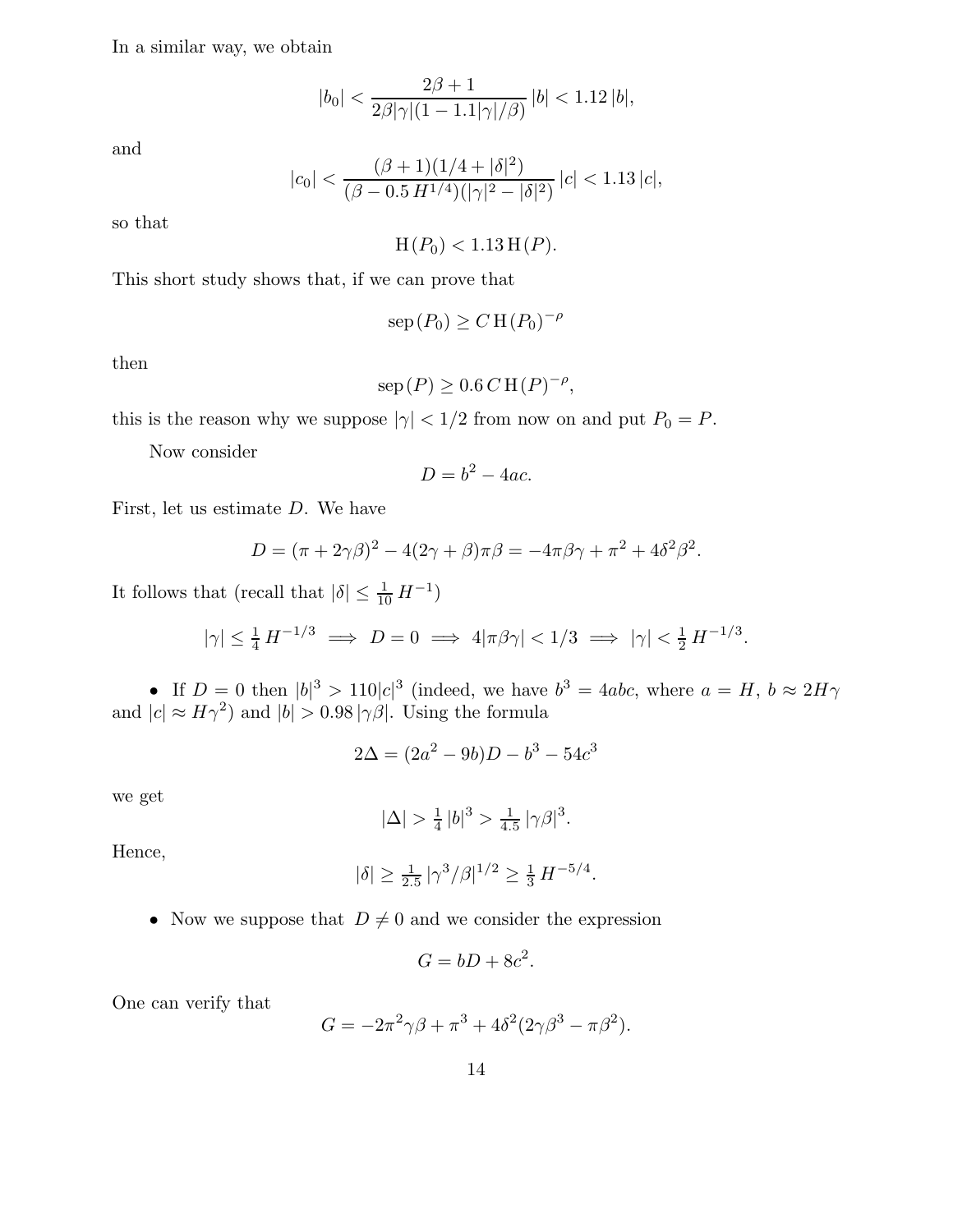It follows that (recall the notation  $|\gamma| = H^{\theta}$ )

$$
|\delta| \le \frac{1}{4} H^{(-3+\theta)/2} \quad \text{and} \quad |\gamma| \le \frac{1}{2} H^{1/5} \implies G = 0.
$$

We notice that  $G = 0$  is equivalent to the formula

$$
b^3 = 4(ab - 2c)c.
$$

Now let p a prime divisor of c and suppose that  $p^k || c$  and that  $p^{\ell} || b$ . Then, from the preceding formula we see that

$$
3\ell \geq \min\{2k, \ell + k\},\
$$

which implies  $2\ell \geq k$ . In other words, c divides  $b^2$ , which implies that D is a multiple of c. It follows that when  $G = 0$ , we have

$$
|D| \geq |\pi \beta|,
$$

but from the above estimate of D we see that  $|D| \leq |\frac{5\pi}{9}\gamma|$  when  $|\delta| \leq \frac{1}{4} H^{(-1+\theta)/2}$ . Hence

$$
G = 0 \quad \Longrightarrow \quad |\gamma| \ge \frac{1}{5}.
$$

If we compare the two above implications we see that we have proved that

$$
|\gamma| \le \frac{1}{2} H^{1/5} \implies |\delta| \ge \frac{1}{4} H^{(-3+\theta)/2}.
$$

Acknowledgements. We are pleased to thank Umberto Zannier for several enlighting observations. We are very grateful to the referee for a detailed report.

# References

- [1] B. J. Birch, S. Chowla, M. Hall Jr., and A. Schinzel, On the difference  $x^3 y^2$ , Norske Vid. Selsk. Forh. (Trondheim) 38 (1965), 65–69.
- [2] E. Bombieri and J. Mueller, Remarks on the approximation to an algebraic number by algebraic numbers, Mich. Math. J. 33 (1986), 83–93.
- [3] Y. Bugeaud, Mahler's classification of numbers compared with Koksma's, III, Publ. Math. Debrecen 65 (2004), 305–316.
- [4] Y. Bugeaud, Approximation by algebraic numbers. Cambridge Tracts in Mathematics, Cambridge, 2004.
- [5] Y. Bugeaud and M. Mignotte, On the distance between roots of integer polynomials, Proc. Edinburgh Math. Soc. 47 (2004), 553–556.
- [6] L. V. Danilov, The Diophantine equation  $x^3 y^2 = k$  and a conjecture of M. Hall, Mat. Zametki 32 (1982), 273–275, 425 (in Russian); English translation: Math. Notes 32 (1982), 617–618.